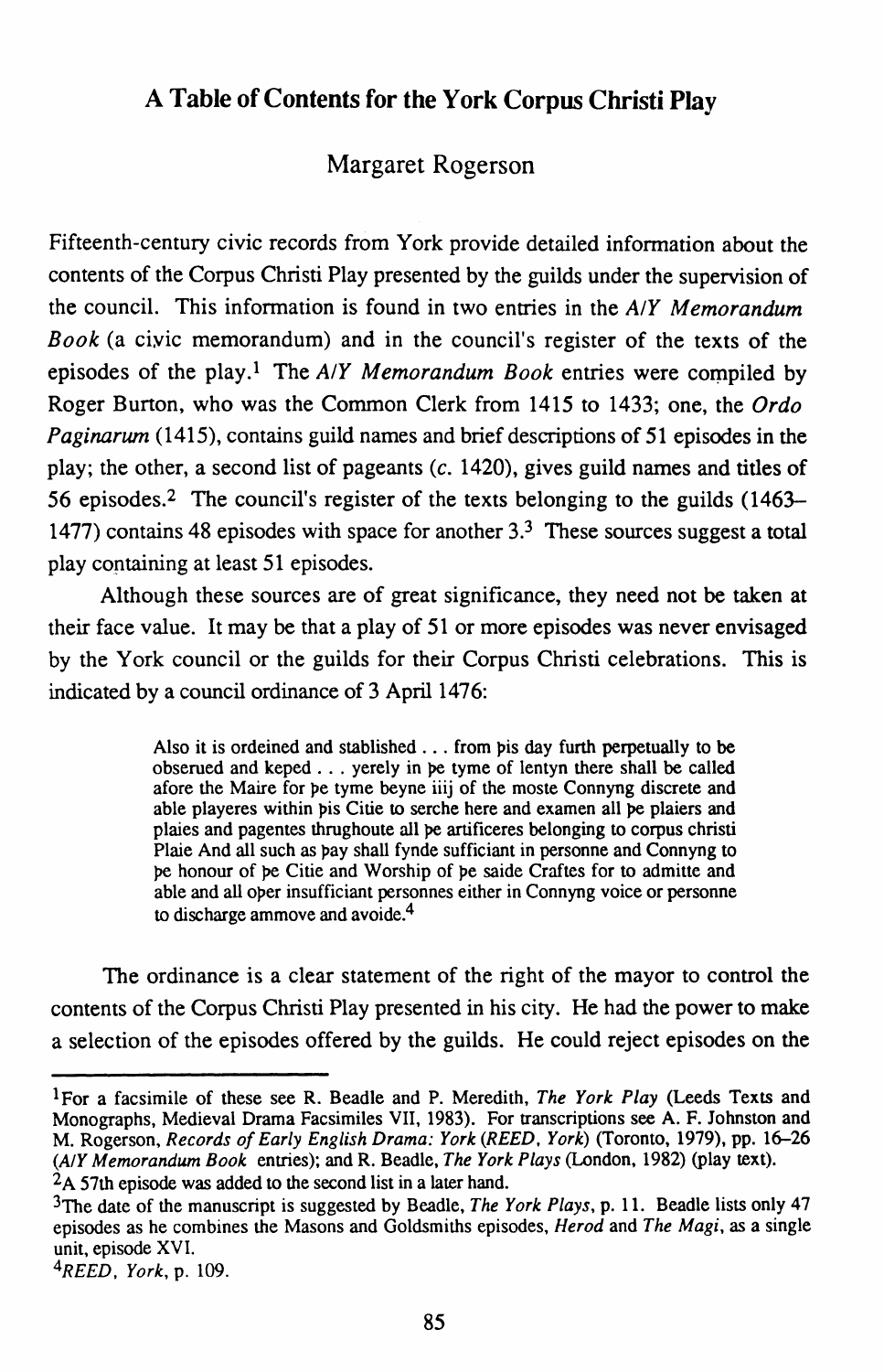grounds of poor acting (by the *plaiers*), the faithfulness of the episode in rehearsal to the registered text (plaies), or the state of the wagon (pageantes). It is clear that if the guilds were found lacking in any way, they could be excluded from the performance.

The 1476 ordinance indicates that a play of less than 51 episodes was considered proper by the authorities around the time of the compilation of the official register (1463-1477). It is possible that the ordinance was made because the authorities felt that the performance was too long or of uneven quality and that there had to be some clear authority to restrict or regulate it.

That a play of less than 51 episodes was feasible as a dramatic unit is suggested by civic records of the sixteenth century. Entries in the York Chamberlains' accounts of 1535 imply that a play of less than 51 episodes was planned for that year. The Chamberlains' accounts suggest that the council was planning a play of only 32 episodes, although 44 episodes of the 51 suggested by the register were theoretically available.<sup>5</sup>

In 1535 the city council had decided that the Corpus Christi Play was to be replaced by a performance of the Creed Play. As the guilds were not burdened with financing their episodes, they agreed to surrender their pageant funds to the civic treasury to assist with expenses of a law suit. At first they were required to give only half their pageant funds, but this was not enough and the council took in the other half. The city Chamberlains recorded the two instalments.6 The following Corpus Christi Play of 32 episodes can be reconstructed from their lists:

|     | Guild                  | <b>Episode</b>                  | Amount <sup>7</sup> |
|-----|------------------------|---------------------------------|---------------------|
| 1.  | <b>Tanners</b>         | The Fall of the Angels          | 20s.                |
|     |                        | (includes Creation of Earth)    |                     |
| 2.  | <b>Walkers</b>         | Adam and Eve in Eden            | 6s. 8d.             |
| 3.  | Coopers                | The Fall of Man                 | 2s. 8d.             |
| 4.  | <b>Armourers</b>       | The Expulsion                   | 2s. 8d.             |
| 5.  | <b>Glovers</b>         | Cain and Abel                   | 8s.                 |
| 6.  | Parchmentmakers        | Abraham and Isaac               | 5s. 8d.             |
| 7.  | Apothecaries           | The Annunciation and Visitation | 2s. 4d.             |
| 8.  | Pewterers and Founders | Joseph's Troubles about Mary    | 8s.                 |
| 9.  | Goldsmiths             | The Magi                        | 8s.                 |
| 10. | <b>Girdlers</b>        | The Slaughter of the Innocents  | 7s.                 |

<sup>5</sup>Not all the registered episodes were available by 1535. *The Creation of Adam and Eve*  (Cardmakers) had been combined with *Adam and Eve in Eden,* see *REED, York,* pp. 249-50. The Hosiers *(Moses and Pharaoh)* and Tailors *(The Ascension)* contributed to the Drapers *(The Death of the Virgin)* and apparently no longer had pageants of their own, see *REED, York,* p. 201. *6REED, York,* pp. 257~1.

 $7$ The guild names are those given in the Chamberlains' lists. The episode titles are those given by Beadle in *The York Plays.* The amounts are additions of the two Chamberlains' lists, except in the case of the Bakers, Painters, and Woollenweavers, whose payments appear in only one list. On the analogy of the other figures, I have assumed that the amount entered for each of these three guilds represents half of their pageant fund and have doubled the amount recorded.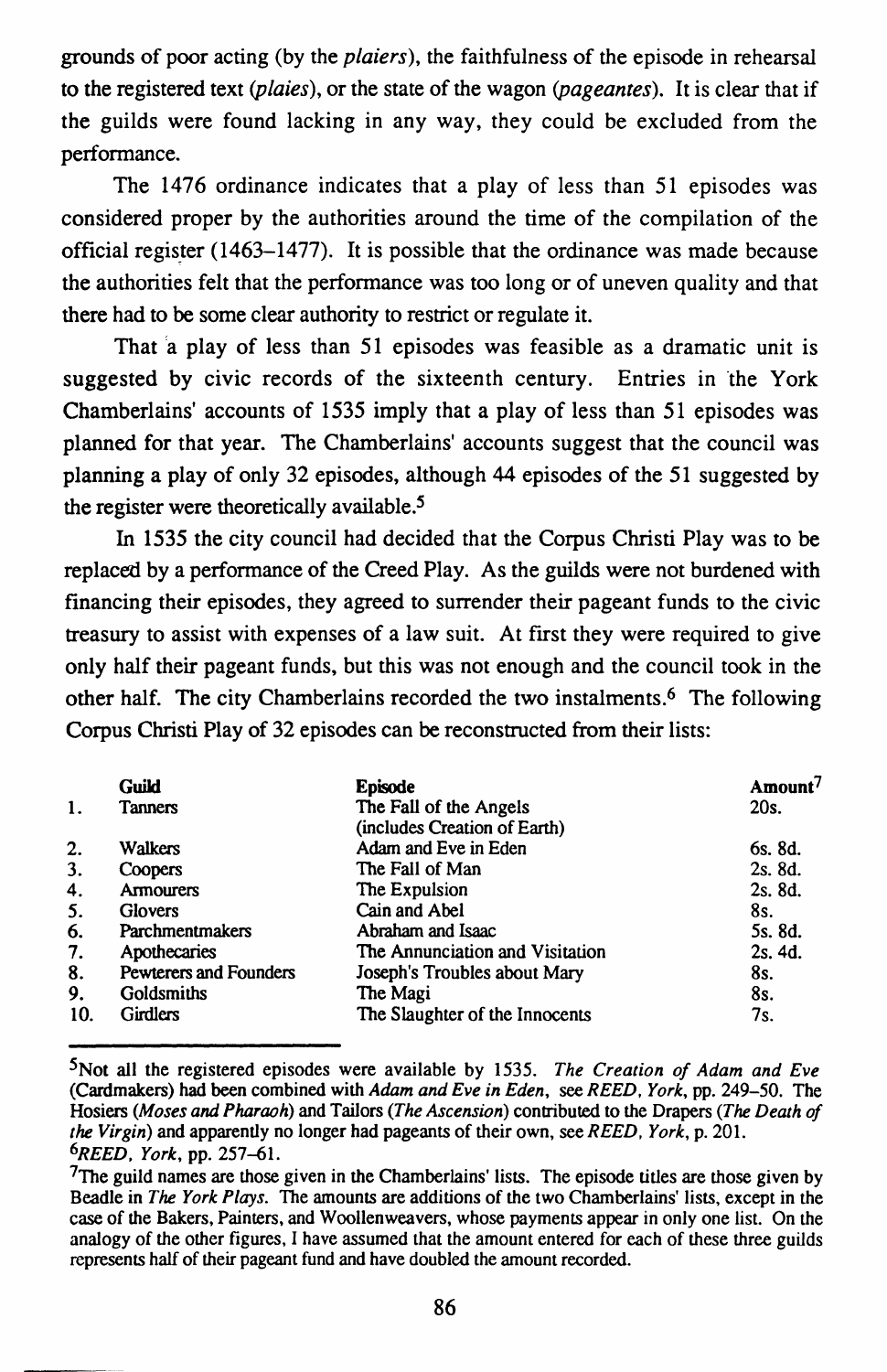| 11. | Spurriers                     | Christ and the Doctors                             | 3s. 4d  |
|-----|-------------------------------|----------------------------------------------------|---------|
| 12. | <b>Barbers</b>                | The Baptism                                        | 10s.    |
| 13. | Smiths <sup>8</sup>           | The Temptation                                     | 6s. 8d. |
| 14. | Curriers                      | The Transfiguration                                | 3s. 4d. |
| 15. | Cappers                       | The Woman Taken in Adultery/                       |         |
|     |                               | The Raising of Lazarus                             | 8s.     |
| 16. | <b>Skinners</b>               | The Entry into Jersualem                           | 10s.    |
| 17. | Smiths and Cutlers            | The Conspiracy                                     | 14s.    |
| 18. | <b>Bakers</b>                 | The Last Supper                                    | 10s.    |
| 19. | Cordwainers                   | The Agony in the Garden and the Betrayal           | 20s.    |
| 20. | Bowyers and Fletchers         | Christ before Annas and Caiaphas                   | 13s.    |
| 21. | <b>Tapiters</b>               | Christ before Pilate 1: The Dream of Pilate's Wife | 12s.    |
| 22. | Dyers                         | Christ before Herod                                | 12s.    |
| 23. | Millers and Tilemakers        | Christ before Pilate 2: The Judgment               | 16s. 4d |
| 24. | Painters                      | The Crucifixion                                    | 7s. 4d. |
| 25. | <b>Butchers</b>               | The Death of Christ                                | 10s.    |
| 26. | Saddlers and Glaziers         | The Harrowing of Hell                              | 12s. 8d |
| 27. | Carpenters                    | The Resurrection                                   | 14s.    |
| 28. | Sledmen                       | The Supper at Emmaus <sup>9</sup>                  | 2s.8d   |
| 29. | Potters                       | Pentecost                                          | 6s.     |
| 30. | Drapers, Tailors, and Hosiers | The Death of the Virgin                            | 20s.    |
| 31. | Woollenweavers                | The Assumption of the Virgin                       | 7s. 4d. |
| 32. | Merchants                     | The Last Judgment                                  | 24s.    |

The Corpus Christi Play of 1535 is a complete dramatic unit, despite the fact that 12 of the 44 registered episodes still theoretically available at the time are missing. Those missing are:

| Guild                            | <b>Episode</b>                             |
|----------------------------------|--------------------------------------------|
| <b>Plasterers</b>                | The Creation                               |
| Shipwrights                      | The Building of the Ark                    |
| <b>Fishers and Mariners</b>      | The Flood                                  |
| Tilethatchers                    | The Nativity                               |
| <b>Chandlers</b>                 | The Shepherds                              |
| Hatmakers, Masons, and Labourers | The Purification                           |
| Marshals                         | The Flight into Egypt                      |
| Cooks and Waterleaders           | The Remorse of Judas                       |
| <b>Shearmen</b>                  | The Road to Calvary                        |
| Winedrawers                      | Christ's Appearance to Mary Magdalene      |
| <b>Scriveners</b>                | The Incredulity of Thomas                  |
| Hostelers                        | The Coronation of the Virgin <sup>10</sup> |

<sup>8</sup>The Smiths and Marshals were a single guild and had two episodes, *REED, York,* pp. 59--60, 123-24. As the Marshals were not listed by the Chamberlains, I have assumed that *The Flight into Egypt,* was not available in 1535.

<sup>9</sup>The Sledmen are connected with this episode in the play manuscript, see Beadle and Meredith, *The York Play,* pp. xxviii-xxix.

<sup>&</sup>lt;sup>10</sup>Space was left in the the register for *The Funeral of the Virgin ('Fergus')* but it appears to have been in disfavour for many years before 1535 and is unlikely to have been presented for some time, *REED, York,* pp. 216, 245. The owners of *Fergus,* the Linenweavers, seem to have avoided presenting their episode by contributing to the Woollenweavers' episode *(The Assumption of the Virgin).*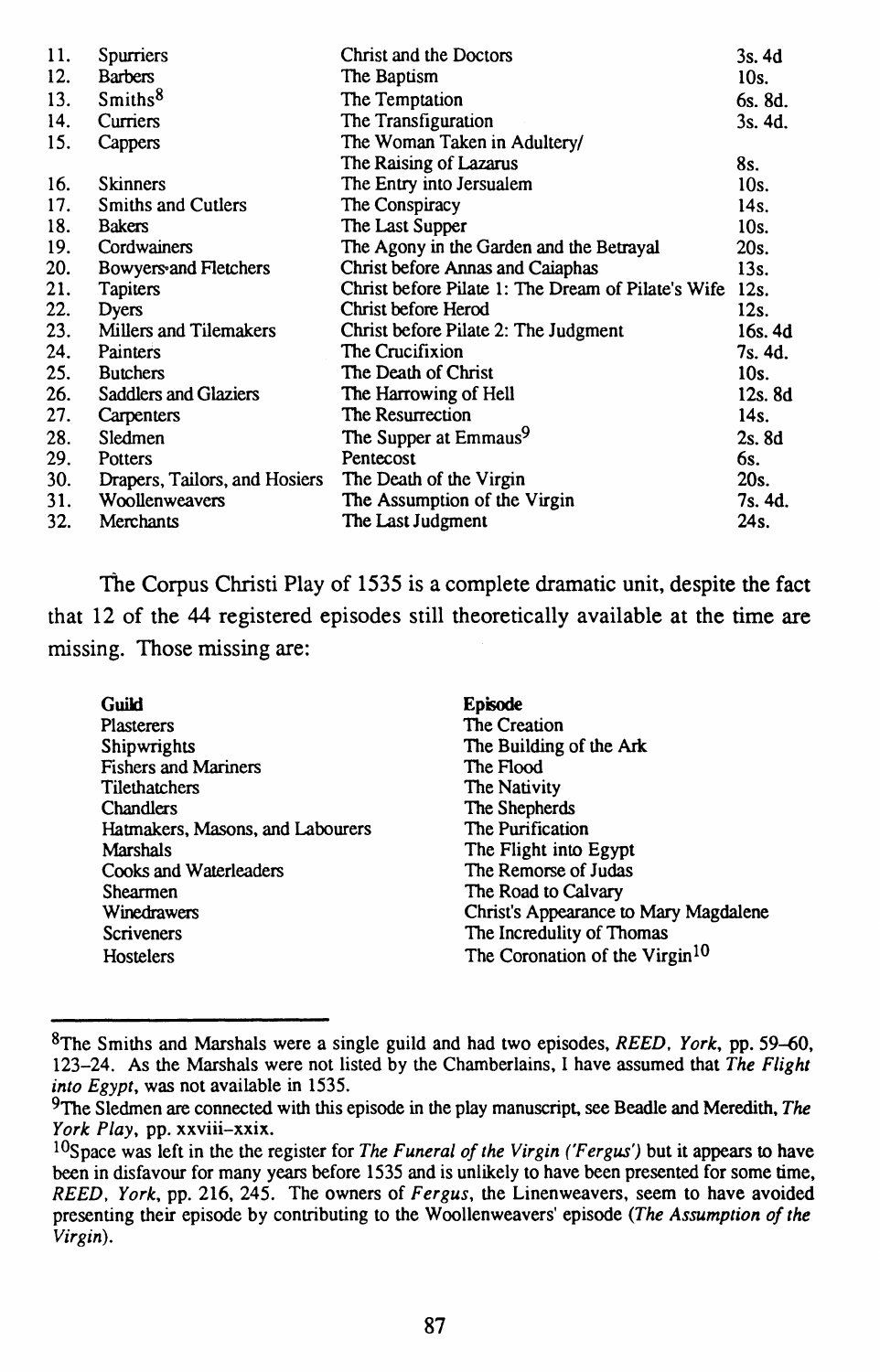The episodes which appear in the 1535 play compensate adequately for the registered episodes which are missing:

The Creation sequence is filled by episodes 1–4, with 1 missing.

The Old Testament sequence is filled by episodes 5 and 6, with 2 missing.

The Nativity sequence is filled by episodes 7–10, with 4 missing.

The Life of Christ sequence is filled by episodes  $11-15$ , with no omissions.<sup>11</sup>

The Passion sequence is filled by plays 16-26, with 2 of the registered episodes missing.

The Resurrection sequence is filled by plays 27-31, with 3 of the registered episodes missing.

And the Last Judgment is present in the 1535 play.

While there was a general thinning of episodes, the emphasis of the play was unchanged in 1535. Not more than half the registered episodes in any sequence were missing, and the Life of Christ and the Passion sequences were still dominant in the structure.

The 1535 play stands up well against V. A. Kolve's analysis of 'formally significant material' for a Corpus Christi Play.<sup>12</sup> The only possible weakness is the lack of the *Noah* episode, which Kolve notes as being of 'first priority'. Kolve shows that the *Noah* episode has figural links with *The Baptism* and *The Last Judgment.!3* Although the 1535 play offers no alternative links with *The Baptism,*  it does have links with *The Last Judgment* in *The Raising of Lazarus* and the Resurrection sequence. Further, the play contains both *Cain and Abel* and *Abraham and Isaac,* which might be considered sufficient presentation of figural Old Testament episodes.

Richard Beadle comments on the 1535 Chamberlains' lists but seems to doubt the importance of the evidence they provide of the episodes included in the play at that time.I4 His first concern is that the 1535 play has a 'chequered appearance'. The analysis above shows that this was not the case and that the play was consistent with the overall structure of a Corpus Christi Play.

Beadle's second concern is with the variation in the amounts that the guilds offered to the council as an indication of variation in the quality of presentation. This concern can also be shown to be unfounded. The Chamberlains' books were

<sup>&</sup>lt;sup>11</sup> Space was left in the register for *The Marriage at Cana* and *Jesus in the House of Simon the Leper.* I have not included unregistered episodes in my calculations.

I2v. A. Kolve, *The Play Called Corpus Christi* (London, 1966), pp. 54-55.

*<sup>13</sup>The Play Called Corpus Christi,* p. 85, fig. I.

<sup>14</sup>Beadle and Meredith, *The York Plays,* p. 28 and note, pp. 31-32.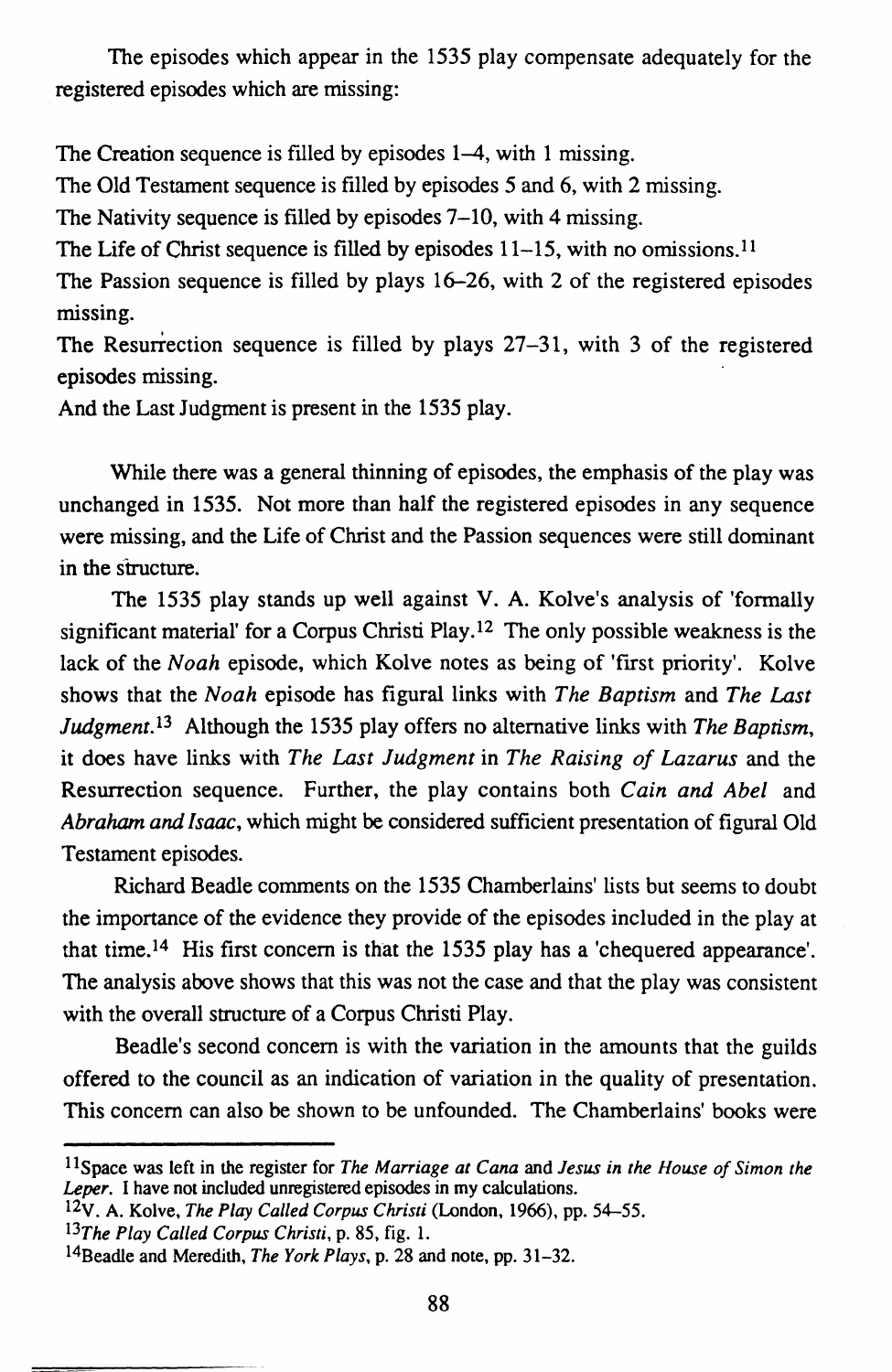running accounts and not always complete and, therefore, were not the fmal balance sheet for the council's finances. The final accounts were presented on rolls which underwent audit, but, unfortunately, the rolls for 1535 are not extant. It is possible that the Chamberlains only recorded the amounts paid by those guilds which actually presented episodes and had not caught up with the lesser guilds, which did not own episodes but contributed fmancially to those of others. Many guilds collected additional pageant money from other crafts, but this may not have been included in the pageant money they handed over to the council. In the Bakers' accounts, for example, pageant money collected from guild members was traditionally listed separately from that of other contributors. In 1547, the members of the Bakers' guild gave 15s., but the Sandcarters and Watercaners gave an additional 6s.  $7d<sup>15</sup>$ . The amount of 10s. recorded by the Chamberlains for the Bakers in 1535 may not have included the customary contributions of the Sandcarters and Watercarters.<sup>16</sup> Other guilds in the 1535 account list had financial assistance from outsiders; for example, the Girdlers were assisted by the Whitchandlers and Saucemakers, the Skinners by the Vestmentmakers, the Painters by the Pinners, and the Carpenters by the Cartwrights.17 The contributions of these outsiders were not itemized by the Chamberlains in 1535. The amounts may not, therefore, represent the total funds available for the presentation of all the episodes. Perhaps the guilds declared their own members' fund, but not the money from outsiders. This could have been the case, especially as the Chamberlains did list the contributions of the Pewterers and Founders and the Millers and Tilemakers separately, although these groups shared the major responsibility for episodes. Further, in the case of the Apothecaries, the Chamberlains only list payments from one man, Richard Mertyn. His 2s. 3d. can not be regarded as the total pageant fund for his guild.

Variations in the amounts collected can be explained by the different requirements of the episodes according to the demands of the subject matter. It is reasonable to assume that the first and the last episodes in the play, *The Fall of the Angels* (which includes the Creation of Earth) and *The Last Judgment,* were lavish spectacles. In 1535, the guilds presenting these episodes had 20s. and 24s. respectively. The only other episodes which had comparable funds in 1535 were *The Agony in the Garden and the Betrayal* (20s.) and *The Assumption of the Virgin*  (20s.). In both cases it can be assumed that there may have been a need for

*lSREED, York,* p. 291.

*<sup>16</sup>REED, York.-p.* 671.

*<sup>11</sup>REED, York,* pp. 665, 670,676, 678.